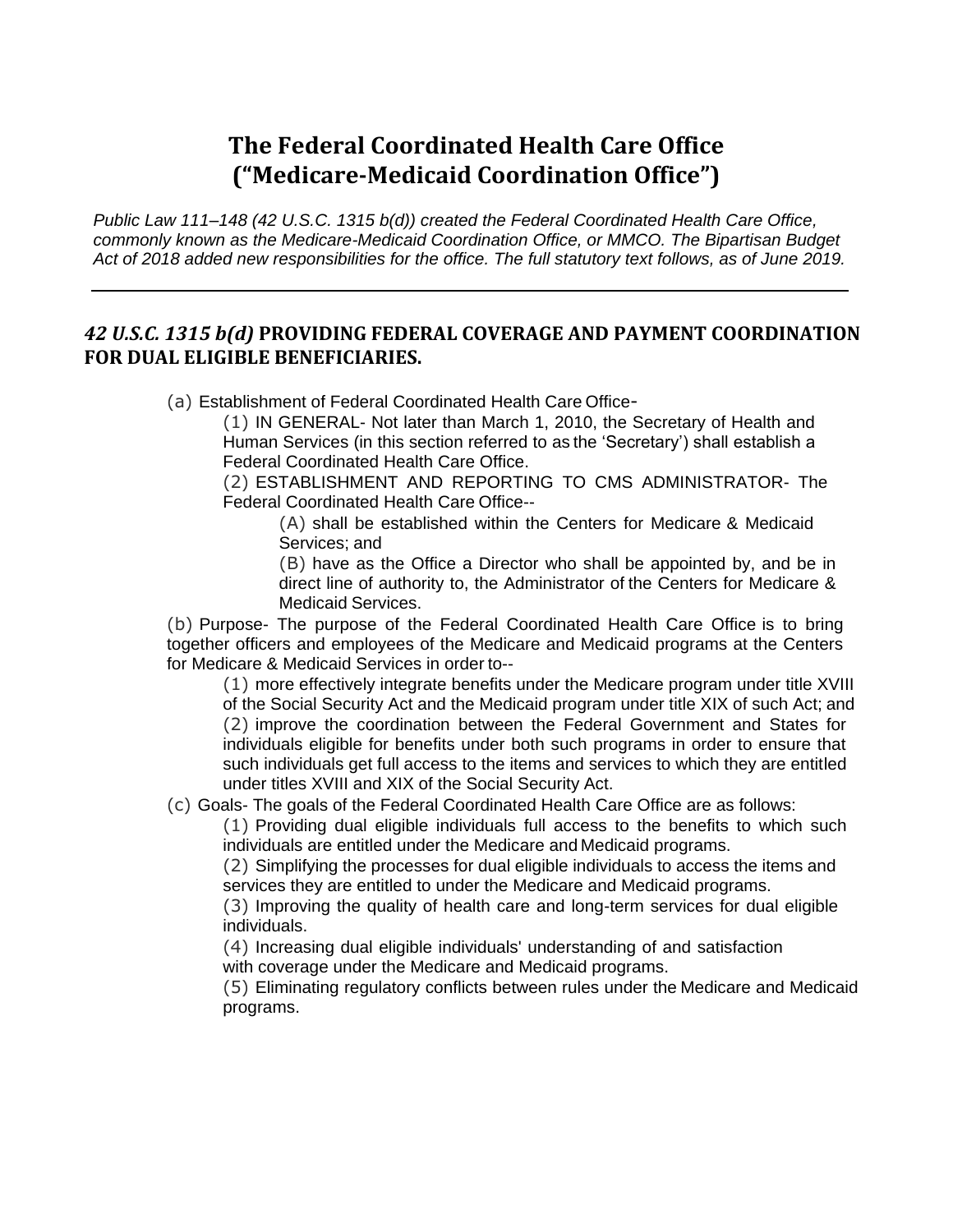(6) Improving care continuity and ensuring safe and effective care transitions for dual eligible individuals.

(7) Eliminating cost-shifting between the Medicare and Medicaid program and among related health care providers.

(8) Improving the quality of performance of providers of services and suppliers under the Medicare and Medicaid programs.

(d) Specific Responsibilities- The specific responsibilities of the Federal Coordinated Health Care Office are as follows:

(1) Providing States, specialized MA plans for special needs individuals (as defined in section 1859(b)(6) of the Social Security Act (42 U.S.C. 1395w-28(b)(6))), physicians and other relevant entities or individuals with the education and tools necessary for developing programs that align benefits under the Medicare and Medicaid programs for dual eligible individuals.

(2) Supporting State efforts to coordinate and align acute care and long-term care services for dual eligible individuals with other items and services furnished under the Medicare program.

(3) Providing support for coordination of contracting and oversight by States and the Centers for Medicare & Medicaid Services with respect to the integration of the Medicare and Medicaid programs in a manner that is supportive of the goals described in paragraph (3).

(4) To consult and coordinate with the Medicare Payment Advisory Commission established under section 1805 of the Social Security Act (42 U.S.C. 1395b-6) and the Medicaid and CHIP Payment and Access Commission established under section 1900 of such Act (42 U.S.C. 1396) with respect to policies relating to the enrollment in, and provision of, benefits to dual eligible individuals under the Medicare program under title XVIII of the Social Security Act and the Medicaid program under title XIX of such Act.

(5) To study the provision of drug coverage for new full-benefit dual eligible individuals (as defined in section 1935(c)(6) of the Social Security Act (42 U.S.C. 1396u-5(c)(6)), as well as to monitor and report annual total expenditures, health outcomes, and access to benefits for all dual eligible individuals.

(6) To act as a designated contact for States under sub- section (f)(8)(A) of section 1859 of the Social Security Act (42 U.S.C. 1395w–28) with respect to the integration of specialized MA plans for special needs individuals described in subsection (b)(6)(B)(ii) of such section.

(7) To be responsible, subject to the final approval of the Secretary, for developing regulations and guidance related to the implementation of a unified grievance and appeals process as described in subparagraphs (B) and (C) of section 1859(f)(8) of the Social Security Act (42 U.S.C. 1395w–28(f)(8)).

(8) To be responsible, subject to the final approval of the Secretary, for developing regulations and guidance related to the integration or alignment of policy and oversight under the Medicare program under title XVIII of such Act and the Medicaid program under title XIX of such Act regarding specialized MA plans for special needs individuals described in sub- section (b)(6)(B)(ii) of such section 1859.

(e) Report- The Secretary shall, as part of the budget transmitted under section 1105(a) of title 31, United States Code, submit to Congress an annual report containing recommendations for legislation that would improve care coordination and benefits for dual eligible individuals.

(f) Dual Eligible Defined- In this section, the term `dual eligible individual' means an